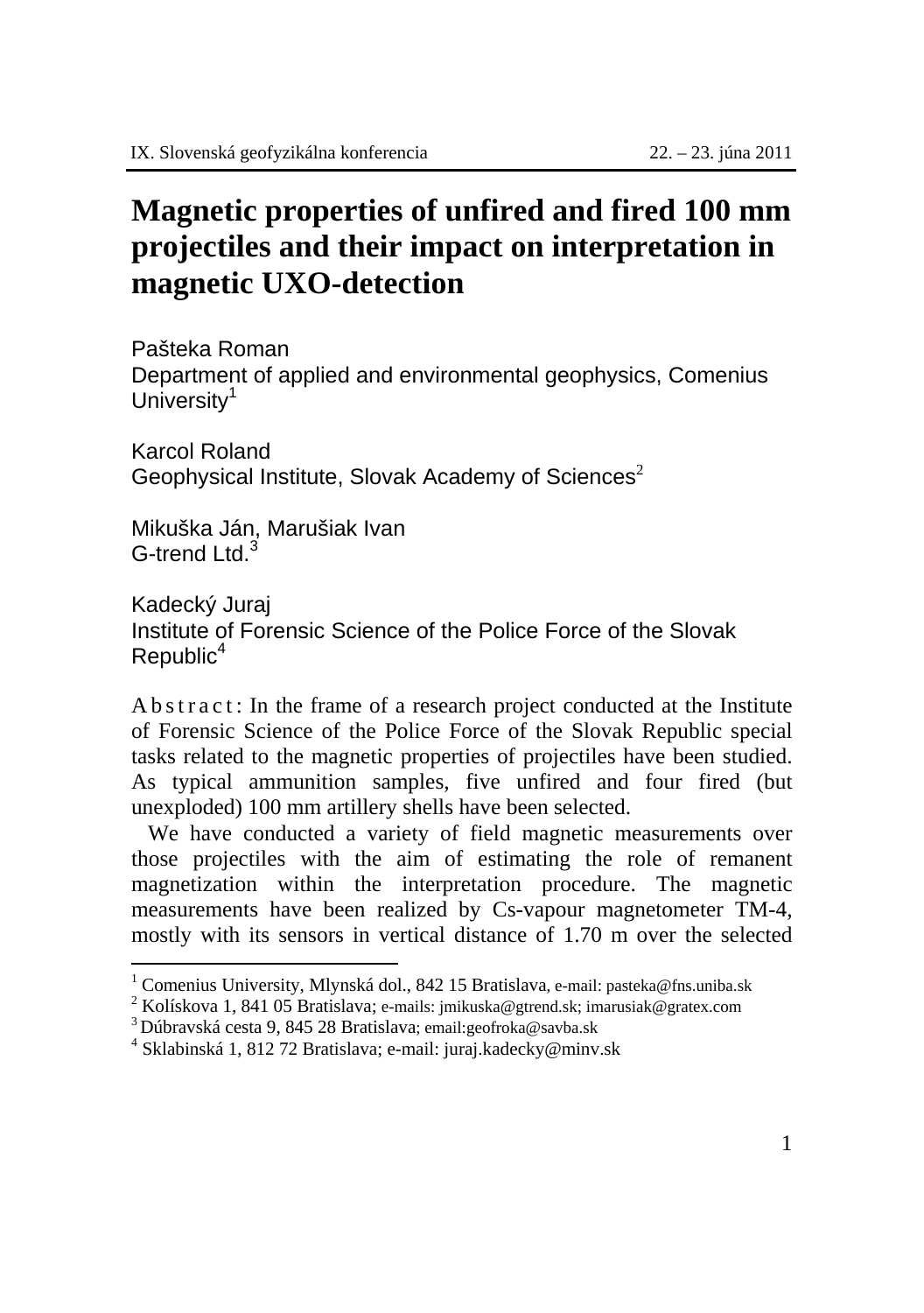projectiles. The projectiles were having different orientations and were rotated by different angles along their longitudinal axes during individual measurements.

 Obtained and interpreted results confirm that the magnetic properties of projectiles play crucial role of in the interpretation of magnetic anomalies. This fact has already been pointed out in several UXO-oriented magnetic studies (e.g. Billings et al., 2009). Generally, we have experienced great importance of remanent magnetization. In the case of one of the four fired projectiles we can even speak about its dominance. Consequently, the remanence should have large impact on the shape, wave-length and amplitude of the measured anomaly. Logical result then is that also the interpreted source parameters have been influenced, namely, the interpreted depths tend to be larger than the real ones and the same is true for the interpreted projectile dimensions. Here we should mention that the interpreted parameters have been obtained by means of fitting the measured magnetic response to the response of one specific projectile from the library (Stanley, 1996). This kind of knowledge can improve the interpretation procedures in UXO-detection.

In addition, we have performed also simple estimations of average magnetic susceptibility of the projectiles. This was realized by means of in-situ measurement by the magnetometer in a constant projectile-sensor distance while manually rotating the projectile, as was suggested by Breiner (1973). The average susceptibility value in the case of the nine studied projectiles was 8.8 [SI units], which is in relative good coincidence with results of other authors (e.g. Hunt et al., 1995 in Goodrich, 2007). Such a simple and low-cost procedure has large potential for future magnetic data interpretation developments.

**Key words:** UXO, detection, magnetic susceptibility, remanent magnetization

## **References**

Billings S.D., 2004: Discrimination and Classification of Buried Unexploded Ordnance Using Magnetometry. IEEE Transactions on Geoscience and Remote Sensing, 42, 6, 1241-1251.

Breiner S., 1973: Applications Manual for Portable Magnetometers. GeoMetrics, Sunnyvale, California, USA, 33-37.